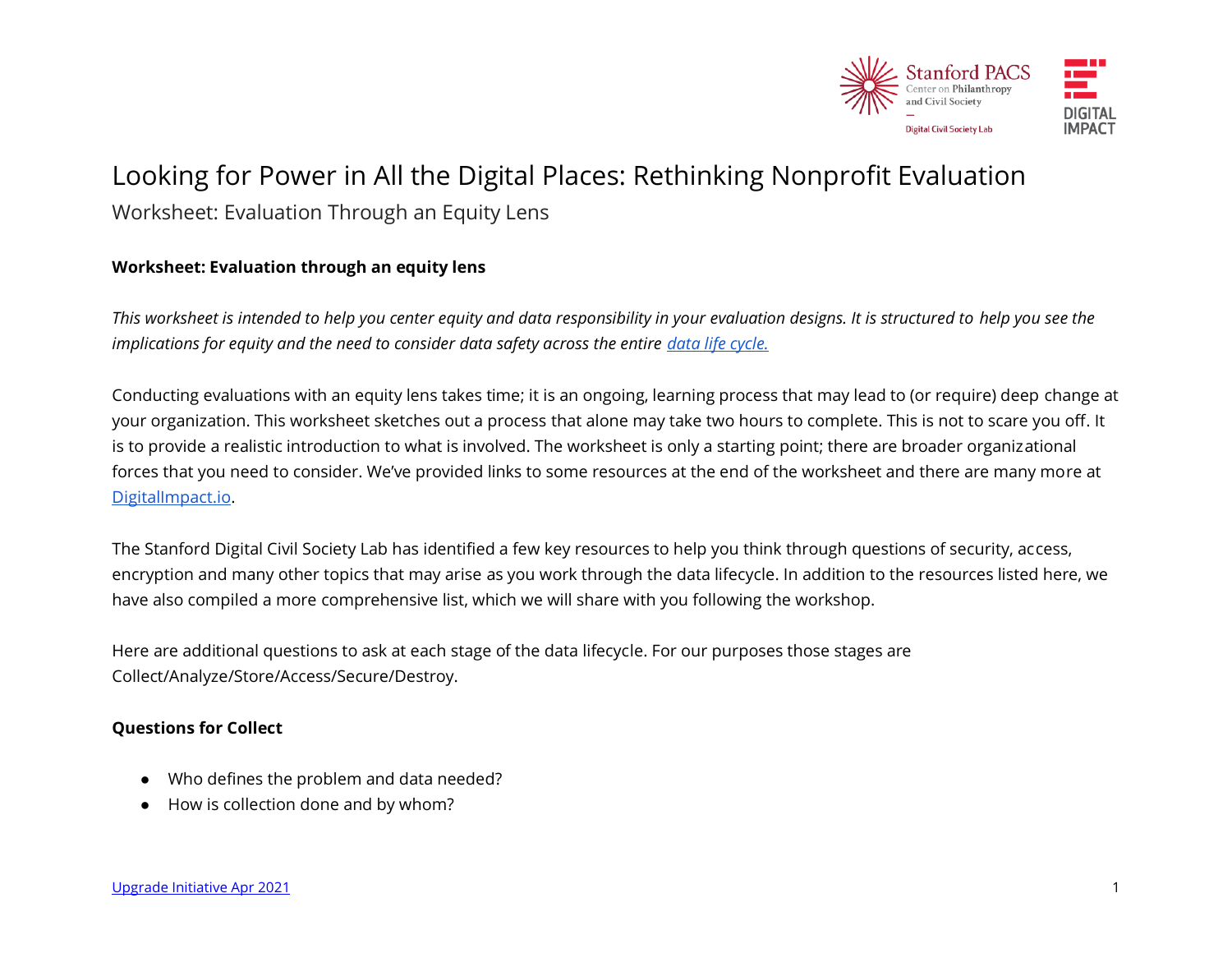

- What does consent look like and how is it obtained?
- How will you collect sufficient data to disaggregate by groups and intersections?
- How will you collect data on structural limitations?

## **Questions for Analyze**

- Who does the analysis? How can you involve participants in the analysis?
- What protocols? Are pre-built tools/measures being used and how are they audited for bias? How can you lay out data limitations clearly?
- Frame findings in terms of systemic issues; don't just collect data on people in the community, include data on availability/lack of community resources

# **Questions for Store**

- What types of data need to be redacted, anonymized, or removed?
- Is encryption needed?
- What are the protocols and policies for staff/vendor access to the stored data?

# **Questions for Access**

- Will users have free access to raw data? To analysis?
- If there is a price, how will it be determined and charged?
- Are there licenses needed?
- Will data be shared with full rights to manipulate and re-share?
- What liability protections are in place regarding external use/analysis
- Are data accessible all the time or only one-time?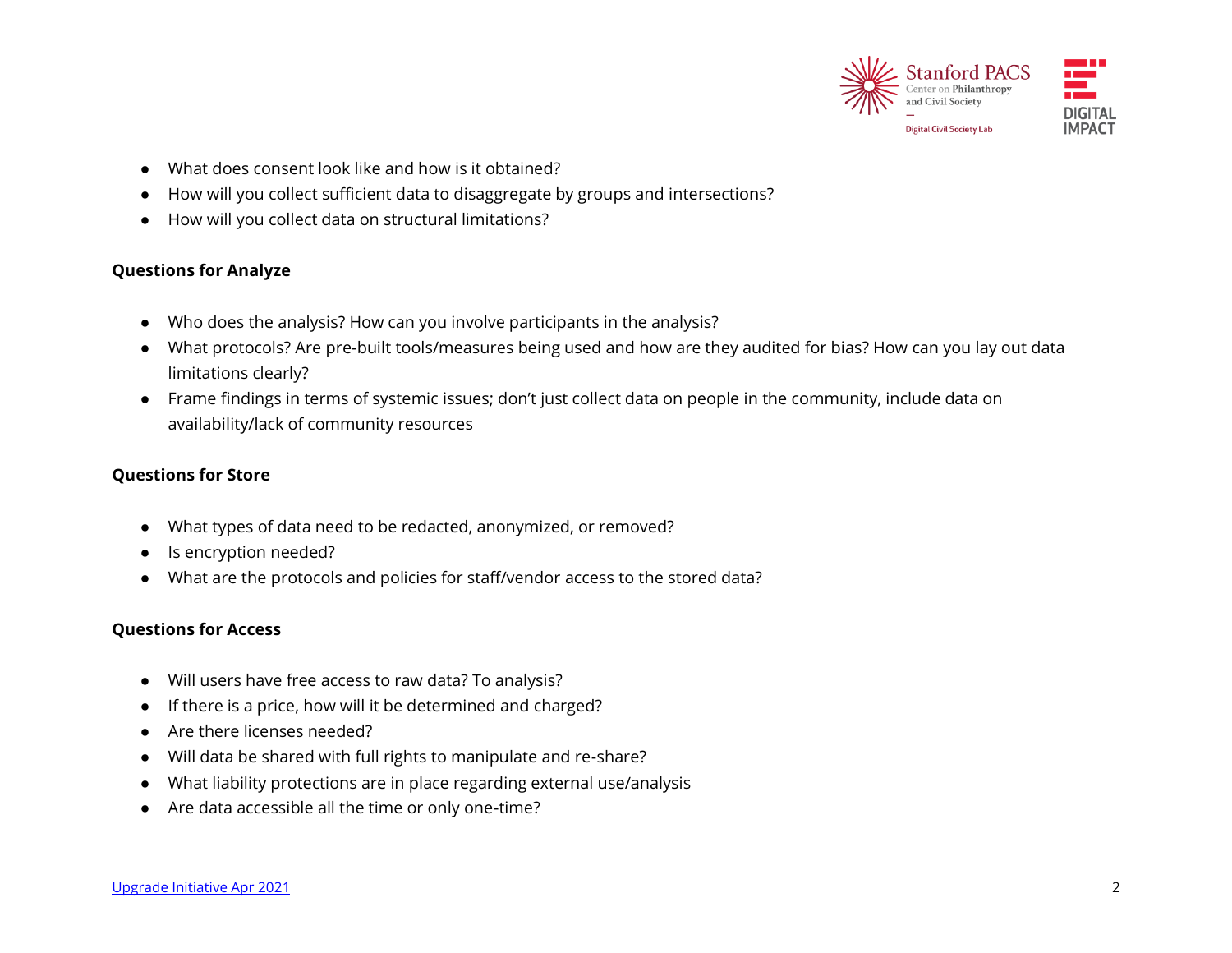

# **Questions for Secure**

- Are all data sets protected under the same guidelines?
- When are exceptions made?
- What steps are in place to prevent and respond to data breaches?

#### **Questions for Destroy**

- How do retention/destruction policies align with organizational mission?
- How do retention/destruction policies align with the risks to different stakeholders?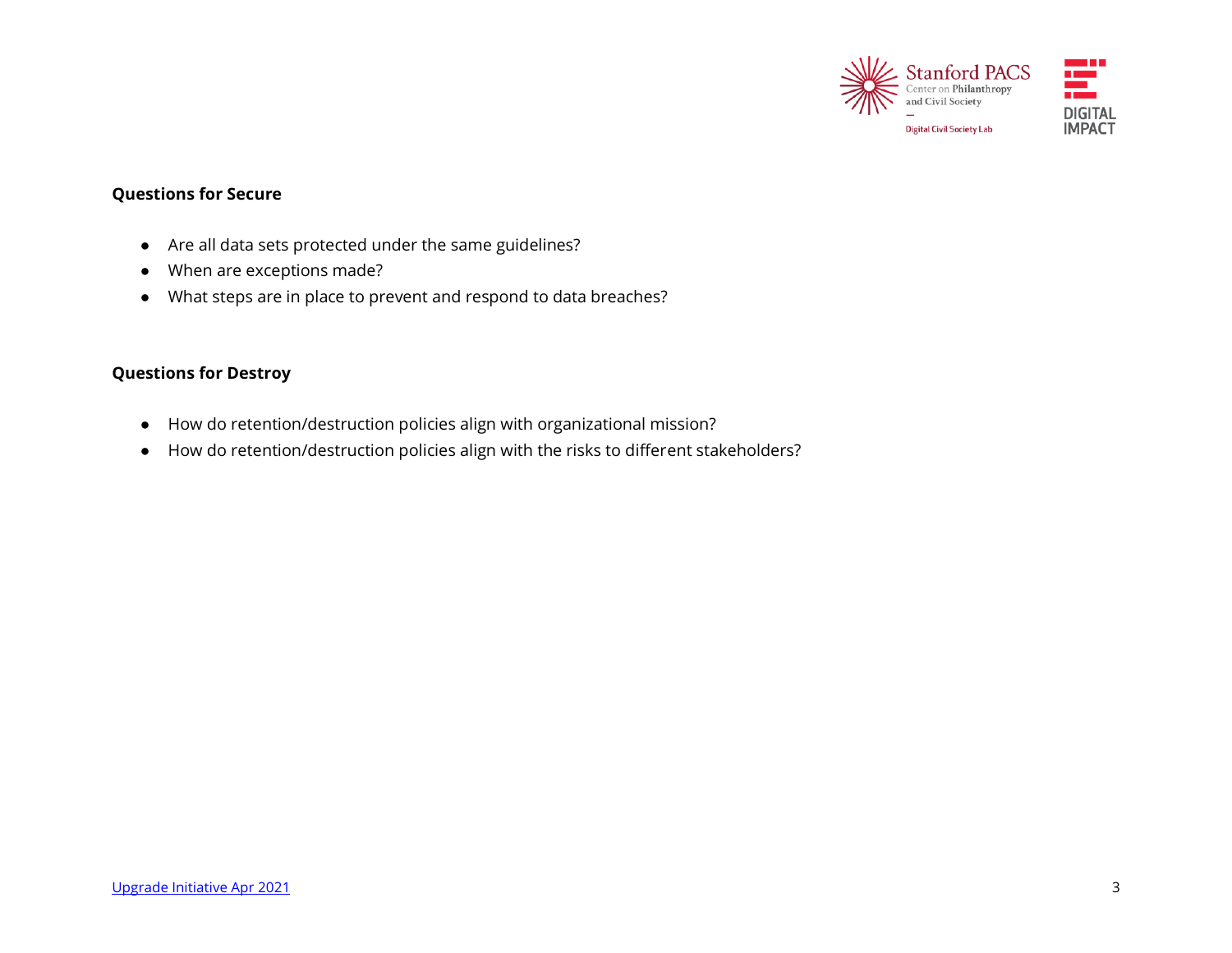|                                       | <b>Determined</b><br>and decided by<br>whom? | What kinds of<br>data and why?<br><b>What about</b><br>context and<br>structures? | Who will<br>collect the data<br>and what does<br>consent look<br>like? | What are the<br>risks and to<br>whom? | How are those<br>risks mitigated<br>and by / for<br>whom? | How are you<br>protecting the<br>data at this<br>point in the life<br>cycle? |
|---------------------------------------|----------------------------------------------|-----------------------------------------------------------------------------------|------------------------------------------------------------------------|---------------------------------------|-----------------------------------------------------------|------------------------------------------------------------------------------|
| <b>Collect</b><br>000<br>¥<br>≖       |                                              |                                                                                   |                                                                        |                                       |                                                           |                                                                              |
| Analyze<br>O                          |                                              |                                                                                   |                                                                        |                                       |                                                           |                                                                              |
| <b>Store</b>                          |                                              |                                                                                   |                                                                        |                                       |                                                           |                                                                              |
| <b>Access</b><br>$\mathbf{\Omega}$    |                                              |                                                                                   |                                                                        |                                       |                                                           |                                                                              |
| <b>Secure</b><br>$\blacktriangledown$ |                                              |                                                                                   |                                                                        |                                       |                                                           |                                                                              |
| <b>Destroy</b>                        |                                              |                                                                                   |                                                                        |                                       |                                                           |                                                                              |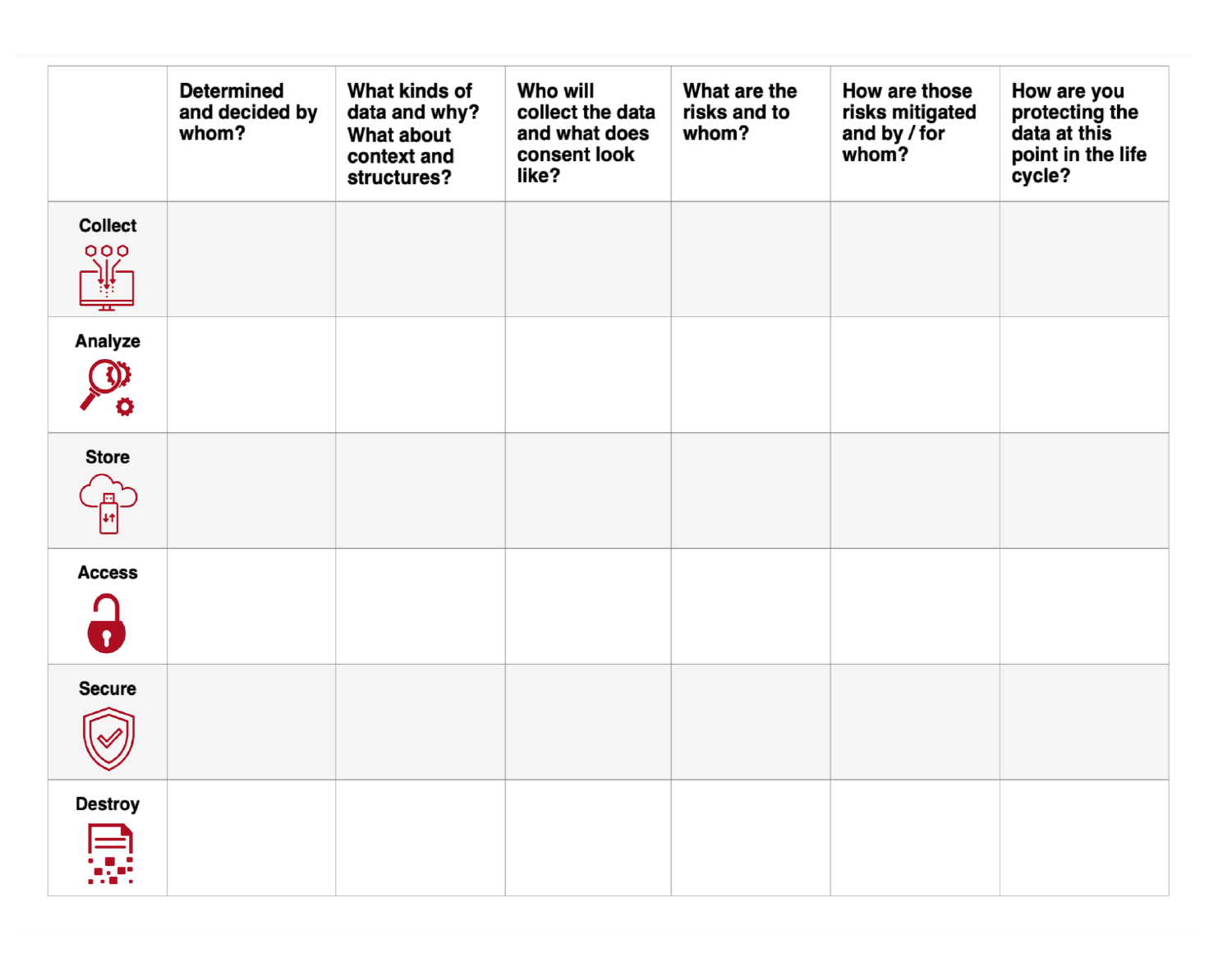

#### **Additional Resources:**

- Leiderman, Sally. "Evaluation with a Racial Equity Lens [Slides](https://static1.squarespace.com/static/5a73584b8fd4d2dbcaa08405/t/601880c31ed4ce25eeafcc2e/1612218564404/Evaluation%2Bwith%2Ba%2BRacial%2BEquity%2BLens%2BSlides.pdf)." November 2017. [www.capd.org](http://www.capd.org/)
	- *This powerpoint by Sally Leiderman explores how evaluation is both a technical and a political exercise. In 13 slides, she breaks down the power dynamics at play in any evaluation process, between funders, evaluations, the community that is being evaluated, the people running an intervention, and the people being served by an intervention. Her powerpoint contains useful infographics explaining participatory evaluation as well as a list of additional resources for further understanding systemic racism, participatory evaluation, and power (im)balances in evaluation processes.*
- The [Equitable Evaluation Initiative](https://www.equitableeval.org/about) and the Framework [Equitable Evaluation Framework](https://www.equitableeval.org/framework)
	- The Equitable Evaluation Framework is designed to help foundations and nonprofits, and the consultants and philanthropy*serving organizations that support them, explore what it means to be about and for equity by considering how all their assets and efforts align. The framework is built around three core principles: 1) evaluations work is in service of and contributes to equity; 2) evaluative work should be designed and implemented in a way that is commensurate with the values underlying equity work; 3) evaluative work can and should answer critical questions about the effect of a strategy on different populations and on the underlying systemic drivers of inequity, and the ways in which history and cultural context are tangled up on the structural conditions and the change initiative itself.*
- OXFAM UK's Responsible data practices: [Oxfam UK Responsible data training pack](https://policy-practice.oxfam.org/resources/responsible-data-management-training-pack-620235/)
	- *Oxfam designed this training pack to: 1) help introduce the principles of responsible data management; 2) examine how organisations might handle unexpected issues that arise in different contexts; 3) introduce the planning processes that can be used. Throughout, Oxfam advocates for collecting data with respect and upholding the rights of respondents whose data is collected.*
- Oxfam [UK responsible data policy](https://www-cdn.oxfam.org/s3fs-public/file_attachments/story/oxfam-responsible-program-data-policy-feb-2015-en_1.pdf)
	- *This policy written and adapted by Oxfam is a great example of how an organization can take measures to ensure that data is collected and used responsible at all stages of the data life cycle. To this end, this policy includes definitions and requirements for high-, medium- and low-risk data.*